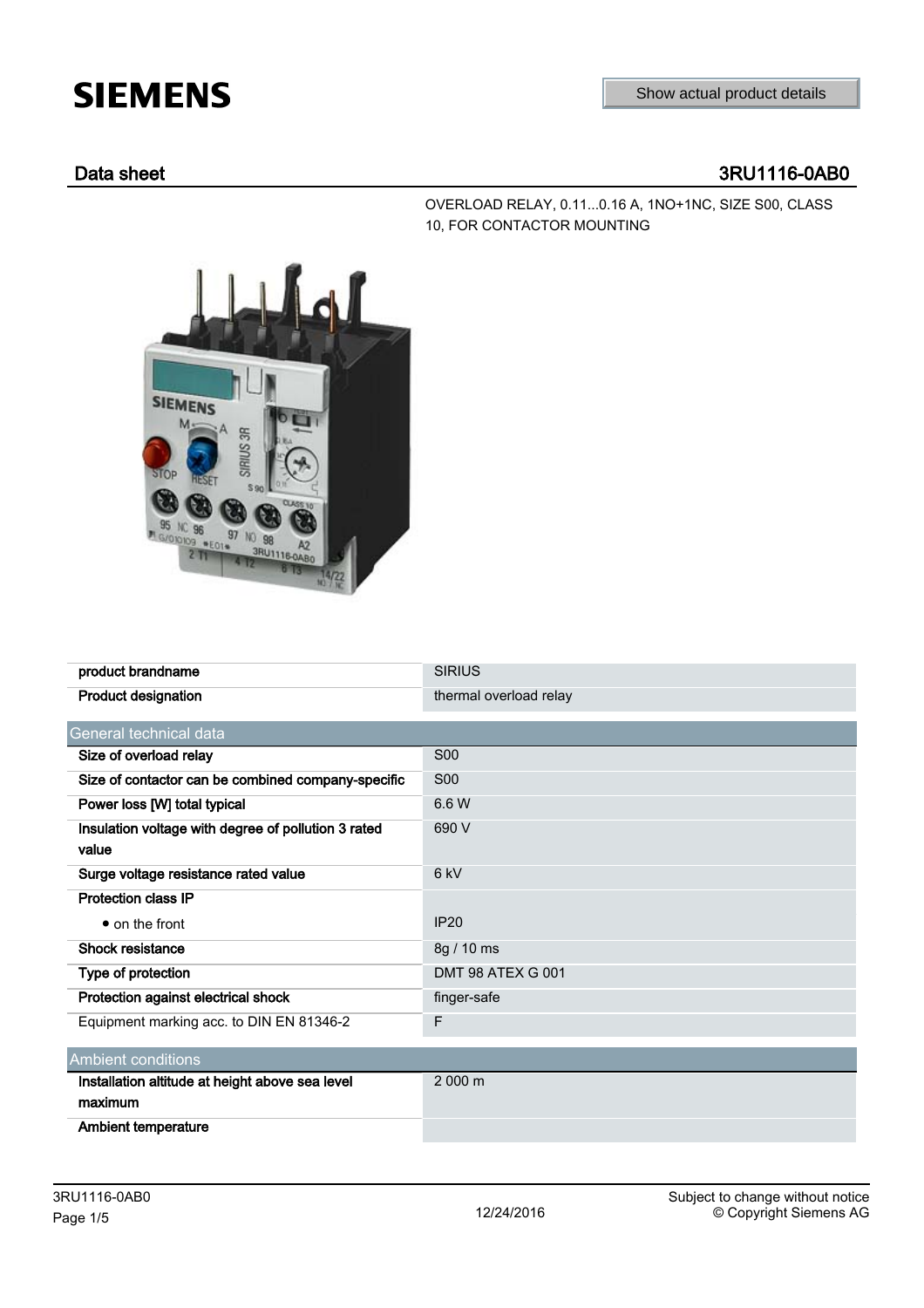| · during operation                                                 | $-20$ +70 °C                                                    |
|--------------------------------------------------------------------|-----------------------------------------------------------------|
| · during storage                                                   | $-55+80 °C$                                                     |
| · during transport                                                 | $-55$ +80 °C                                                    |
| Relative humidity during operation                                 | 100 %                                                           |
| Main circuit                                                       |                                                                 |
| Number of poles for main current circuit                           | $\mathbf{3}$                                                    |
| Adjustable pick-up value current of the current-                   | 0.110.16A                                                       |
| dependent overload release                                         |                                                                 |
| <b>Operating voltage</b>                                           |                                                                 |
| • at AC-3 rated value maximum                                      | 690 V                                                           |
| <b>Auxiliary circuit</b>                                           |                                                                 |
| Number of NC contacts                                              |                                                                 |
| • for auxiliary contacts                                           | $\mathbf{1}$                                                    |
| Number of NO contacts                                              |                                                                 |
| $\bullet$ for auxiliary contacts                                   | $\mathbf{1}$                                                    |
| Number of CO contacts                                              |                                                                 |
| • for auxiliary contacts                                           | $\pmb{0}$                                                       |
| Operating current of auxiliary contacts at AC-15                   |                                                                 |
| $\bullet$ at 24 V                                                  | 3A                                                              |
| $\bullet$ at 110 V                                                 | 3A                                                              |
| • at 120 V                                                         | 3A                                                              |
| • at 125 V                                                         | 3A                                                              |
| $\bullet$ at 230 V                                                 | 2A                                                              |
| $\bullet$ at 400 V                                                 | 1A                                                              |
| Operating current of auxiliary contacts at DC-13                   |                                                                 |
| $\bullet$ at 24 V                                                  | 1A                                                              |
| $\bullet$ at 110 V                                                 | 0.22A                                                           |
| $\bullet$ at 125 V                                                 | 0.22A                                                           |
| • at 220 V                                                         | 0.11A                                                           |
| Protective and monitoring functions                                |                                                                 |
| <b>Trip class</b>                                                  | CLASS 10                                                        |
| Short-circuit protection                                           |                                                                 |
| Design of the fuse link                                            |                                                                 |
| • for short-circuit protection of the auxiliary switch<br>required | fuse gL/gG: 6 A, quick: 10 A                                    |
| Installation/ mounting/ dimensions                                 |                                                                 |
| <b>Mounting position</b>                                           | with vertical mounting surface +/-135° rotatable, with vertical |
|                                                                    | mounting surface +/- 45° tiltable to the front and back         |
| <b>Mounting type</b>                                               | direct mounting                                                 |
| <b>Height</b>                                                      | 87 mm                                                           |
| Width                                                              | 45 mm                                                           |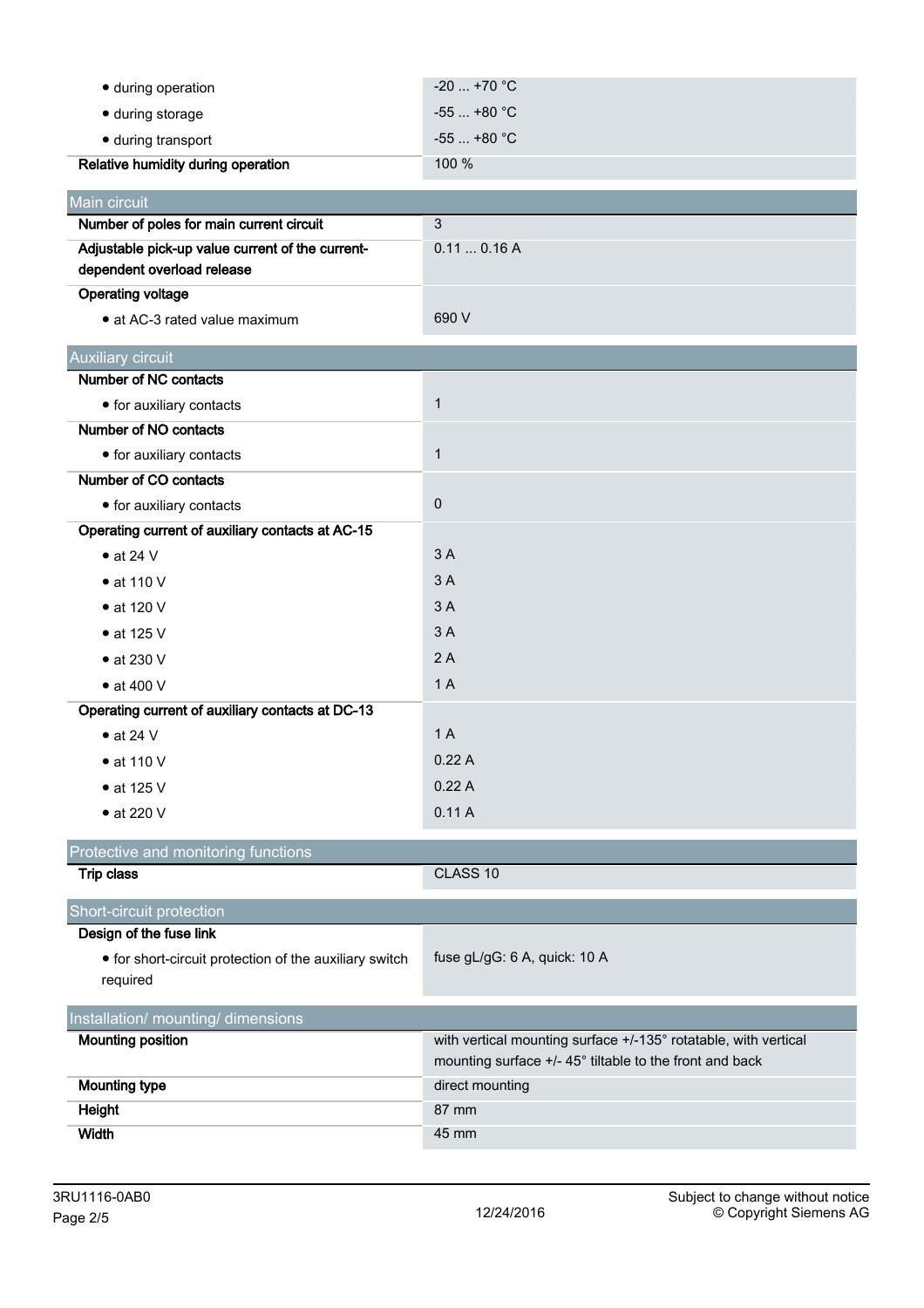| Depth                        | 78 mm           |
|------------------------------|-----------------|
| <b>Required spacing</b>      |                 |
| • with side-by-side mounting |                 |
| $-$ forwards                 | 0 <sub>mm</sub> |
| - Backwards                  | 0 <sub>mm</sub> |
| $-\omega$ upwards            | 0 <sub>mm</sub> |
| - downwards                  | 0 <sub>mm</sub> |
| $-$ at the side              | 0 <sub>mm</sub> |
| • for grounded parts         |                 |
| $-$ forwards                 | 0 <sub>mm</sub> |
| - Backwards                  | 0 <sub>mm</sub> |
| - upwards                    | 0 <sub>mm</sub> |
| $-$ at the side              | 6 mm            |
| - downwards                  | $0 \text{ mm}$  |
| • for live parts             |                 |
| $-$ forwards                 | 0 <sub>mm</sub> |
| - Backwards                  | 0 <sub>mm</sub> |
| $-\omega$ upwards            | $0 \text{ mm}$  |
| - downwards                  | $0 \text{ mm}$  |
| $-$ at the side              | 6 mm            |
| Connections/Terminals        |                 |

| <b>Product function</b>                        |                                                                                              |
|------------------------------------------------|----------------------------------------------------------------------------------------------|
| • removable terminal for auxiliary and control | N <sub>o</sub>                                                                               |
| circuit                                        |                                                                                              |
| Type of electrical connection                  |                                                                                              |
| • for main current circuit                     | screw-type terminals                                                                         |
| • for auxiliary and control current circuit    | screw-type terminals                                                                         |
| Type of connectable conductor cross-sections   |                                                                                              |
| $\bullet$ for main contacts                    |                                                                                              |
| — solid                                        | $2x$ (0.5  1.5 mm <sup>2</sup> ), 2x (0.75  2.5 mm <sup>2</sup> ), 2x 4 mm <sup>2</sup> max. |
| - finely stranded with core end processing     | 2x (0.5  1.5 mm <sup>2</sup> ), 2x (0.75  2.5 mm <sup>2</sup> )                              |
| • at AWG conductors for main contacts          | 2x (20  16), 2x (18  14), 2x 12                                                              |
| Type of connectable conductor cross-sections   |                                                                                              |
| • for auxiliary contacts                       |                                                                                              |
| — solid                                        | 2x (0.5  1.5 mm <sup>2</sup> ), 2x (0.75  2.5 mm <sup>2</sup> )                              |
| — finely stranded with core end processing     | $2x (0.5  1.5 mm2)$ , $2x (0.75  2.5 mm2)$                                                   |
| • at AWG conductors for auxiliary contacts     | 2x(2016), 2x(1814)                                                                           |
| Certificates/approvals                         |                                                                                              |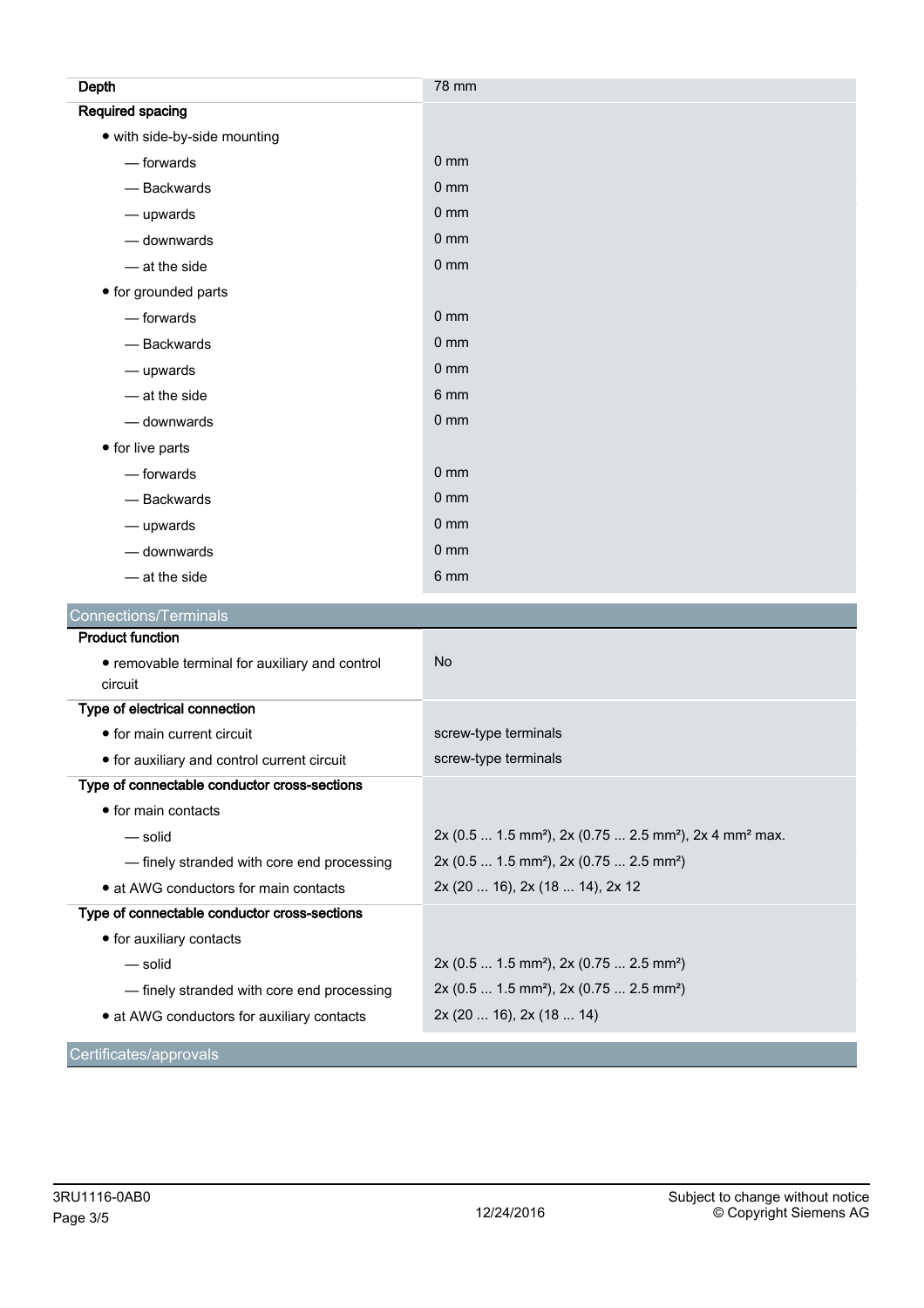| <b>General Product Approval</b> |                                                   |                                       |                          |               | For use in hazardous locations |  |
|---------------------------------|---------------------------------------------------|---------------------------------------|--------------------------|---------------|--------------------------------|--|
| CCC                             | CSA                                               | UL                                    |                          | <b>ATEX</b>   | <b>IECEx</b><br><b>IECEX</b>   |  |
| <b>Declaration of</b>           | <b>Test Certificates</b>                          |                                       | <b>Shipping Approval</b> |               |                                |  |
| Conformity                      |                                                   |                                       |                          |               |                                |  |
| $\epsilon$<br>EG-Konf.          | spezielle<br>Prüfbescheinigunge<br>$\overline{u}$ | Typprüfbescheinigu<br>ng/Werkszeugnis | ABS                      | <b>BUREAU</b> | ₫Å<br>dnv<br><b>DNV</b>        |  |
| <b>Shipping Approval</b>        |                                                   |                                       |                          |               | other                          |  |
| GL®<br>GL                       | <b>Lloyd's</b><br>Register<br>LRS                 | <b>PRS</b>                            | <b>RINA</b>              | <b>RMRS</b>   | sonstig                        |  |
| other                           |                                                   |                                       |                          |               |                                |  |
| Umweltbestätigung               | Bestätigungen                                     |                                       |                          |               |                                |  |

Further information

Information- and Downloadcenter (Catalogs, Brochures,…) <http://www.siemens.com/industrial-controls/catalogs>

Industry Mall (Online ordering system)

<https://mall.industry.siemens.com/mall/en/en/Catalog/product?mlfb=3RU1116-0AB0>

## Cax online generator

<http://support.automation.siemens.com/WW/CAXorder/default.aspx?lang=en&mlfb=3RU1116-0AB0>

Service&Support (Manuals, Certificates, Characteristics, FAQs,...) <https://support.industry.siemens.com/cs/ww/en/ps/3RU1116-0AB0>

Image database (product images, 2D dimension drawings, 3D models, device circuit diagrams, EPLAN macros, ...) [http://www.automation.siemens.com/bilddb/cax\\_de.aspx?mlfb=3RU1116-0AB0&lang=en](http://www.automation.siemens.com/bilddb/cax_de.aspx?mlfb=3RU1116-0AB0&lang=en)